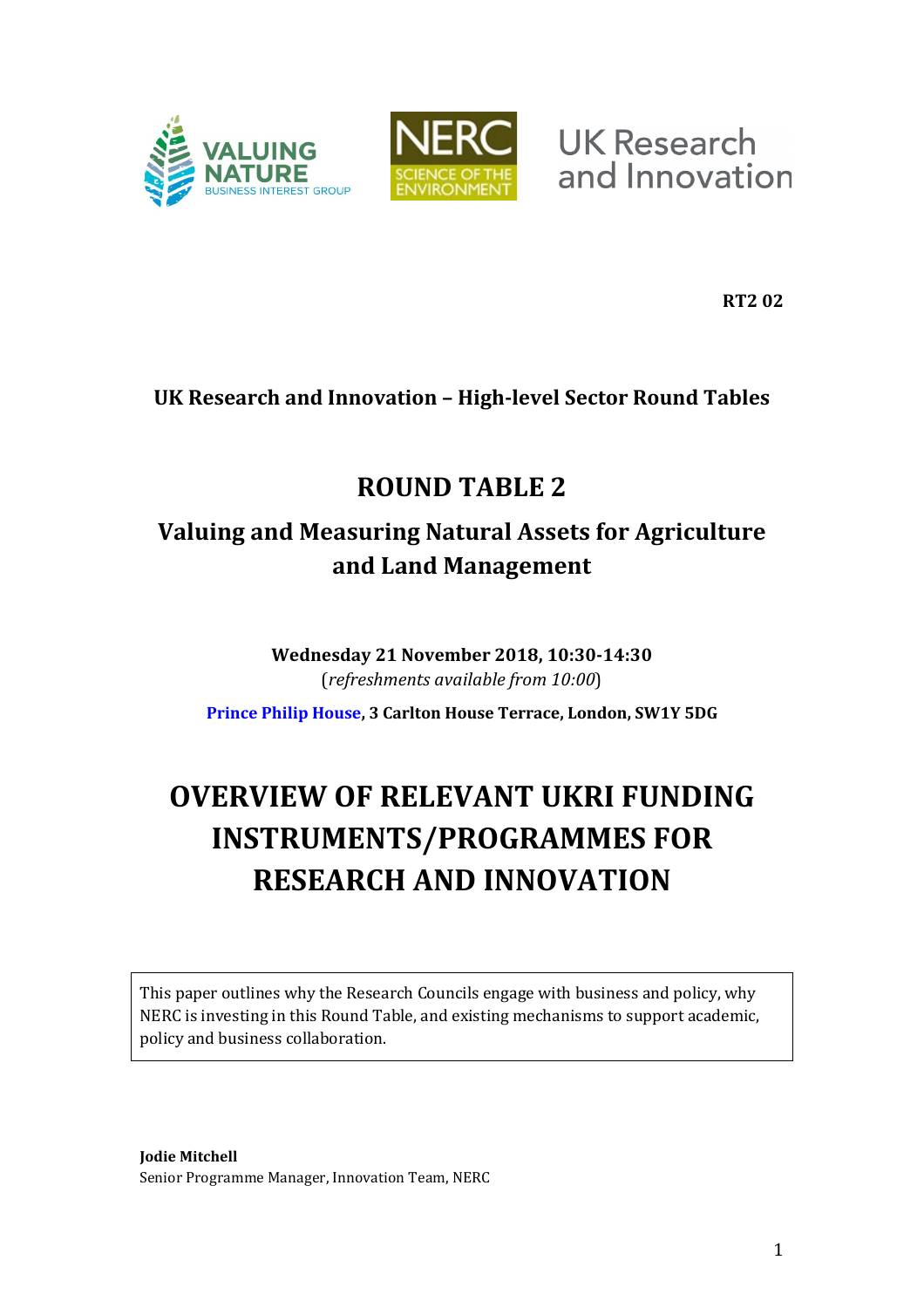### **1. WHY THE RESEARCH COUNCILS ENGAGE WITH BUSINESS & POLICY**

As part of the newly formed [UK Research & Innovation](https://www.ukri.org/) (UKRI), the [Natural Environment](https://nerc.ukri.org/innovation)  [Research Council](https://nerc.ukri.org/innovation) (NERC) has a role in supporting business, policy-makers and wider society access the latest research to develop innovative tools and approaches, provide robust evidence for policy-making and support business growth, thereby maximising the value from publicly funded research. NERC does this by:

- working with business, policymakers and wider society to understand their needs and priorities and sharing these with the research base;
- enabling partnerships with the research base by signposting to where particular research strengths exist and facilitating access to knowledge, skilled people, data and infrastructure;
- funding collaborative projects which translate research into industry-relevant tools and approaches;



• strengthening the capacity of the research base to address the needs of business and society.

#### **2. WHY IS NERC INVESTING IN THIS ROUND TABLE?**

Issues around Valuing Nature are increasingly of interest to businesses, policy-makers and society. As funders of the £6.5[M Valuing Nature Programme](https://nerc.ukri.org/research/funded/programmes/valuingnature/) NERC is investigating how Valuing Nature research can be translated into business and policy decisionmaking, and what role NERC has in supporting this. Through the round table NERC would like to:

- understand what businesses and policy-makers are doing to develop and operationalise the concept of valuing nature/ natural capital within their organisations;
- identify where there are opportunities to apply existing knowledge/data/skills from the research community and to identify what new knowledge is required to help business and policy-makers do this;
- gauge the interest and capacity of business and policy-makers to work collaboratively with the research base to access knowledge;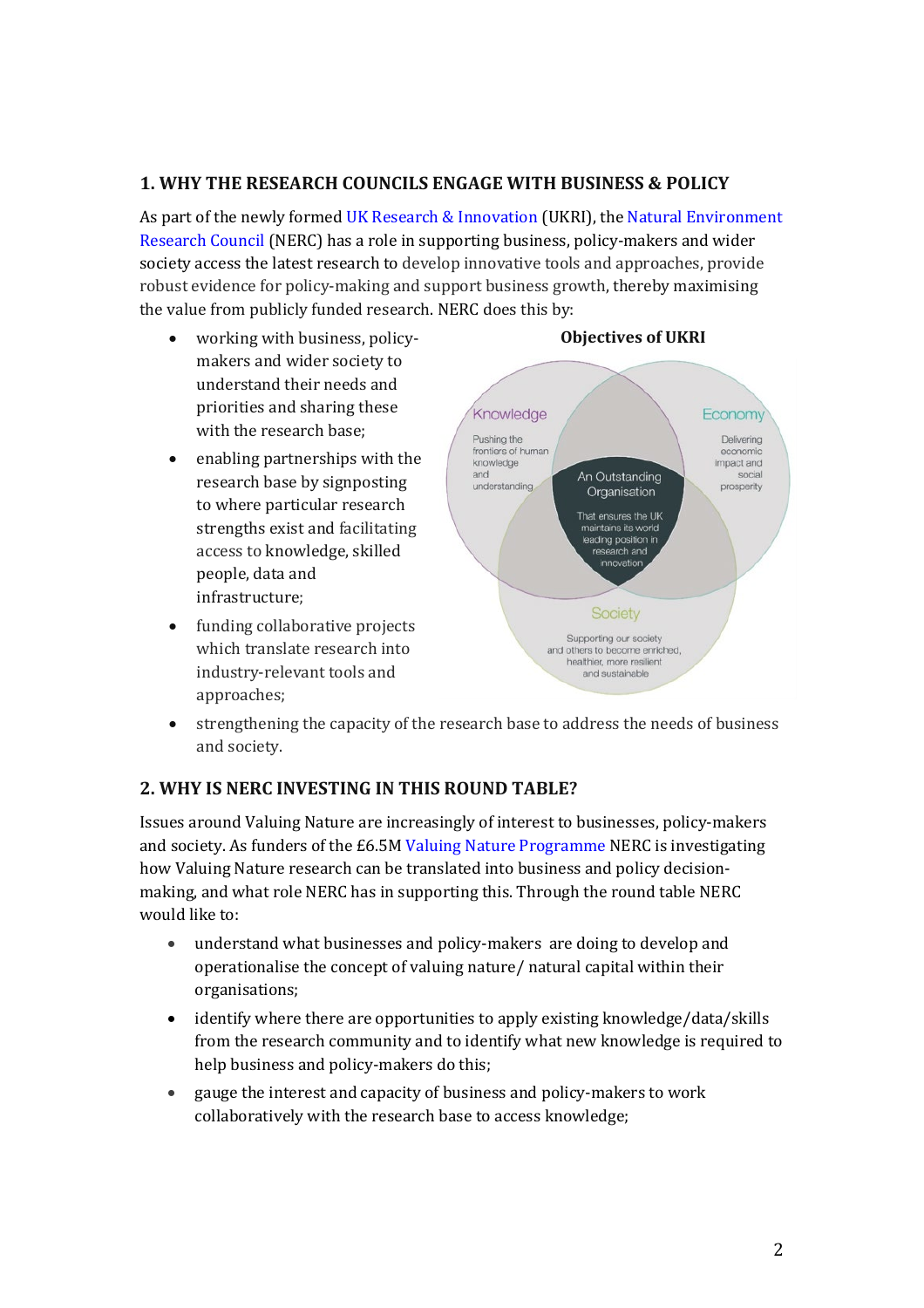• explore different models of collaboration and funding which would enable greater interaction between academics, policy and business around this agenda, and is workable for and brings benefits to all.

Th[e Valuing Nature Programme](http://valuing-nature.net/) already supports academic-business-policy collaboration through the [Business Interest Group,](http://valuing-nature.net/business-interest-group) [Business Impact Schools](http://valuing-nature.net/valuing-nature-business-impact-schools) and funding [Valuing Nature placements](http://valuing-nature.net/valuing-nature-placements-round-3-november-2017-march-2018) for academics to work within policy and business settings. The findings from this Round Table will inform further investment in research and innovation (in particular by NERC but also by other relevant funders).

### **3. EXISTING MECHANISMS TO SUPPORTING ACADEMIC-POLICY-BUSINESS COLLABORATION**

The purpose of this section is to: (1) highlight a number of funding opportunities which may be suitable to take forward academic-policy-business collaboration around the 'valuing nature' agenda; (2) stimulate a discussion on what mechanisms and types of funding could support academic-policy-business interaction around Valuing Nature issues in the future.

A large number of funding mechanisms exist to promote the exchange of knowledge from academia to business, policy and wider society, as well as to drive world-leading academic research related to real-world challenges. Funding is available from the EU, UK public bodies (including Research Councils, [Innovate UK,](https://www.gov.uk/guidance/innovation-apply-for-a-funding-award) national academies) as well as universities and the private sector. Each funder has their own rules for who is eligible to lead bids and receive financial support, what subject areas they are willing to support and how the application process operates.

As highlighted by the [Dowling Review of Business-University Research Collaborations](https://www.gov.uk/government/publications/business-university-research-collaborations-dowling-review-final-report) (July 2015) the support for the innovation system is complex. The creation of UK Research & Innovation (UKRI) in April 2018, a new organisation incorporating the seven Research Councils, Innovate UK and Research England, responds to the [Nurse Review](https://www.gov.uk/government/publications/nurse-review-of-research-councils-recommendations) of research councils. Although in early stages, the creation of UKRI signals evolution in how the academic-policy-business interface as well as the interface between research disciples (which crosses the boundaries between the seven research councils) are supported.

'Collective funds' are now an important source of funding for councils to access and while it is possible for the environmental science community (academic, business and policy organisations) to scope and develop bids, the key opportunities for engagement are through the funded programmes.

Th[e Industrial Strategy Challenge Fund](https://www.ukri.org/innovation/industrial-strategy-challenge-fund/) was launched in 2017 to 'strengthen UK science and business innovation and take on the biggest challenges that society and industries face today'. Bids must be industry-led and have a 'grand challenge' focus in clean growth; artificial intelligence and data economy; ageing society; and the future of mobility. Two waves of funding have been completed with £1.21bn funding awarded so far. An announcement on the third wave of funding is expected in April 2019, with a fourth round to be confirmed.

Th[e Strategic Priorities Fund](https://www.ukri.org/news/uk-research-and-innovation-launches-major-programmes-to-tackle-climate-change-and-drive-clean-growth/?utm_source=Twitter%2C+LinkedIn&utm_medium=social&utm_campaign=SocialSignIn&utm_term=UKRI_Climate) is a £560m fund launched in 2018, open to UKRI and BEIS Public Sector Research Establishments (such as UK Space Agency, Met Office, National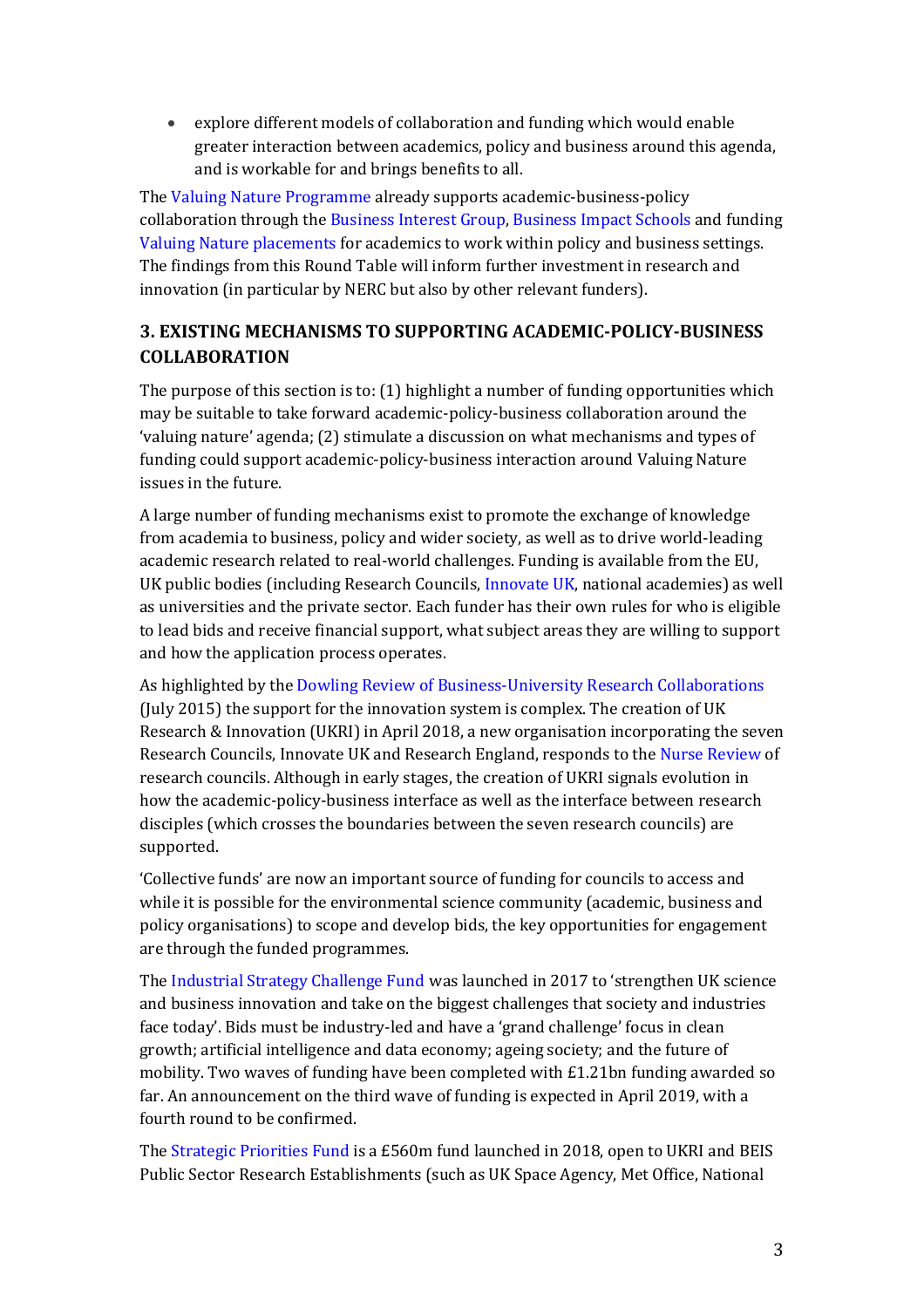Physics Laboratory). The fund will:

- Drive an increase in high quality multi-disciplinary and inter-disciplinary research and innovation;
- Ensure the system is able to respond to new strategic priorities and opportunities (as reflected in the Nurse Review);
- Ensure that UKRI's investment links up effectively with cross-departmental research and innovation priorities and opportunities.

The first wave awarded £60m funding to programmes in the following areas: Clean Air: Analysis and Solutions; Constructing a Digital Environment; Landscape Decisions; UK Climate Resilience. Bids are currently being developed for a second wave.

The table below highlights further funding schemes that are being led by UKRI and individuals organisations within it:

| <b>Scheme name</b>                                      | <b>Focus of schemes</b>                                                                                                                                                                                                                                                                                              | <b>Funding</b>                                                                                                                                                                                                                                                                                                                                                                                         |
|---------------------------------------------------------|----------------------------------------------------------------------------------------------------------------------------------------------------------------------------------------------------------------------------------------------------------------------------------------------------------------------|--------------------------------------------------------------------------------------------------------------------------------------------------------------------------------------------------------------------------------------------------------------------------------------------------------------------------------------------------------------------------------------------------------|
| <b>UKRI Future Leaders</b><br>Fellowships               | Supports early career<br>researchers and innovators<br>with outstanding potential<br>in universities and UK<br>registered businesses to<br>tackle difficult and novel<br>challenges, including those<br>at the academic/business<br>and interdisciplinary<br>boundaries.                                             | There will be six calls for<br>these fellowships; two calls<br>per year between 2018-19<br>and 2020-21 (financial<br>years), typically awarding<br>at least 100 fellowships per<br>call across UKRI's remit.<br>This is a single scheme<br>across the entire UKRI<br>remit, with no ring-fenced<br>budgets for specific areas<br>and no barriers to<br>interdisciplinary or cross-<br>sector research. |
| <b>Strength in Places</b>                               | Takes a place-based<br>approach to research and<br>innovation funding, to<br>support significant regional<br>economic growth.                                                                                                                                                                                        | Consortia of UK businesses<br>and publicly funded<br>research organisations can<br>apply for up to £50 million<br>per application.                                                                                                                                                                                                                                                                     |
| Innovate UK's Knowledge<br><b>Transfer Partnerships</b> | Provides funding for<br>researchers to spend time<br>working with, or within a<br>business, bringing in<br>knowledge, technology or<br>skills acquired through<br>academic research to help<br>the business innovate and<br>grow. This can act as a<br>foundation for long-term<br>collaboration and<br>development. | Business-led bids for 1-3<br>years, funding to both<br>business and academic,<br>business shares cost.                                                                                                                                                                                                                                                                                                 |
| <b>Innovate UK Open</b><br>programme                    | Supports game-changing or<br>disruptive ideas. These can<br>be for a completely new                                                                                                                                                                                                                                  | Business-led bids, funding<br>to both business and<br>academic. Supports                                                                                                                                                                                                                                                                                                                               |